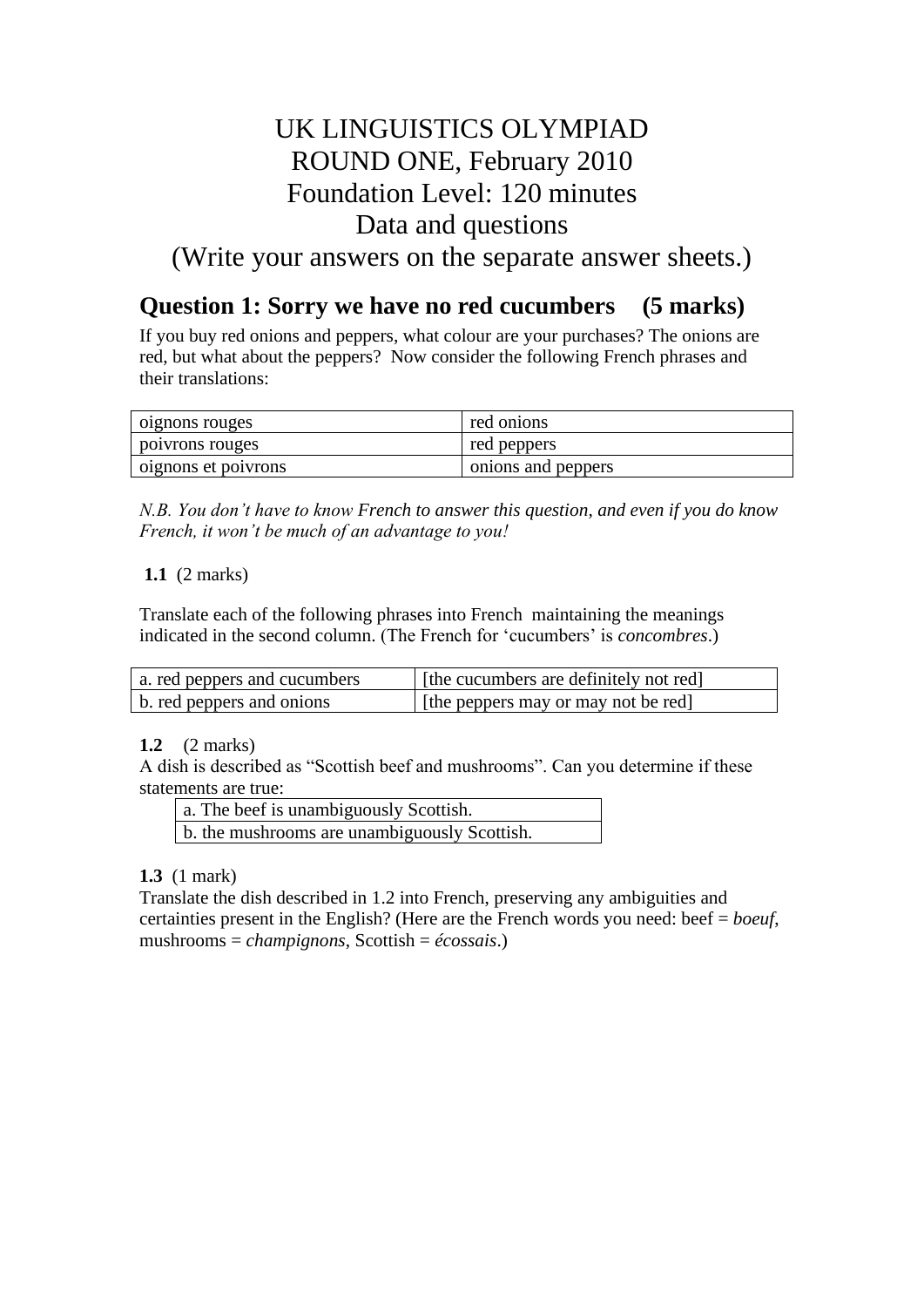## **Question 2: Gelda's House of Gelbelgarg (10 marks)**

*Learners of a foreign languages (and computers for that matter) often come across words that they don't know. Sometimes you can't do much more than guess what they mean, but more often there are various clues in the surrounding text that can tell you a lot about the "unknown" words, as this problem illustrates. On the next page we reproduce a website where customers have rated their most recent experience at Gelda's House of Gelbelgarg, a new ethnic restaurant in the city centre. Even if you've never heard of any of the dishes mentioned, you should still be able to work out some things about them…*

### **2.1** (8 marks).

The restaurant review mentions the following words that you have probably never come across before:

bolger, färsel-försel, flebba, gelbelgarg, göngerplose, gorse-weebel, meembel, rolse

Use the reviews to guess what kind of thing each word refers to:

- A for individual, discrete food items.
- B for liquids, or masses of uncountably small things.
- C for containers or measurements.

#### **2.2** (2 marks)

Name something you would find in an English restaurant menu which would fit into type A, and another one for type B. (They could be your guess at what kind of thing two of the above are, but they don't have to be.)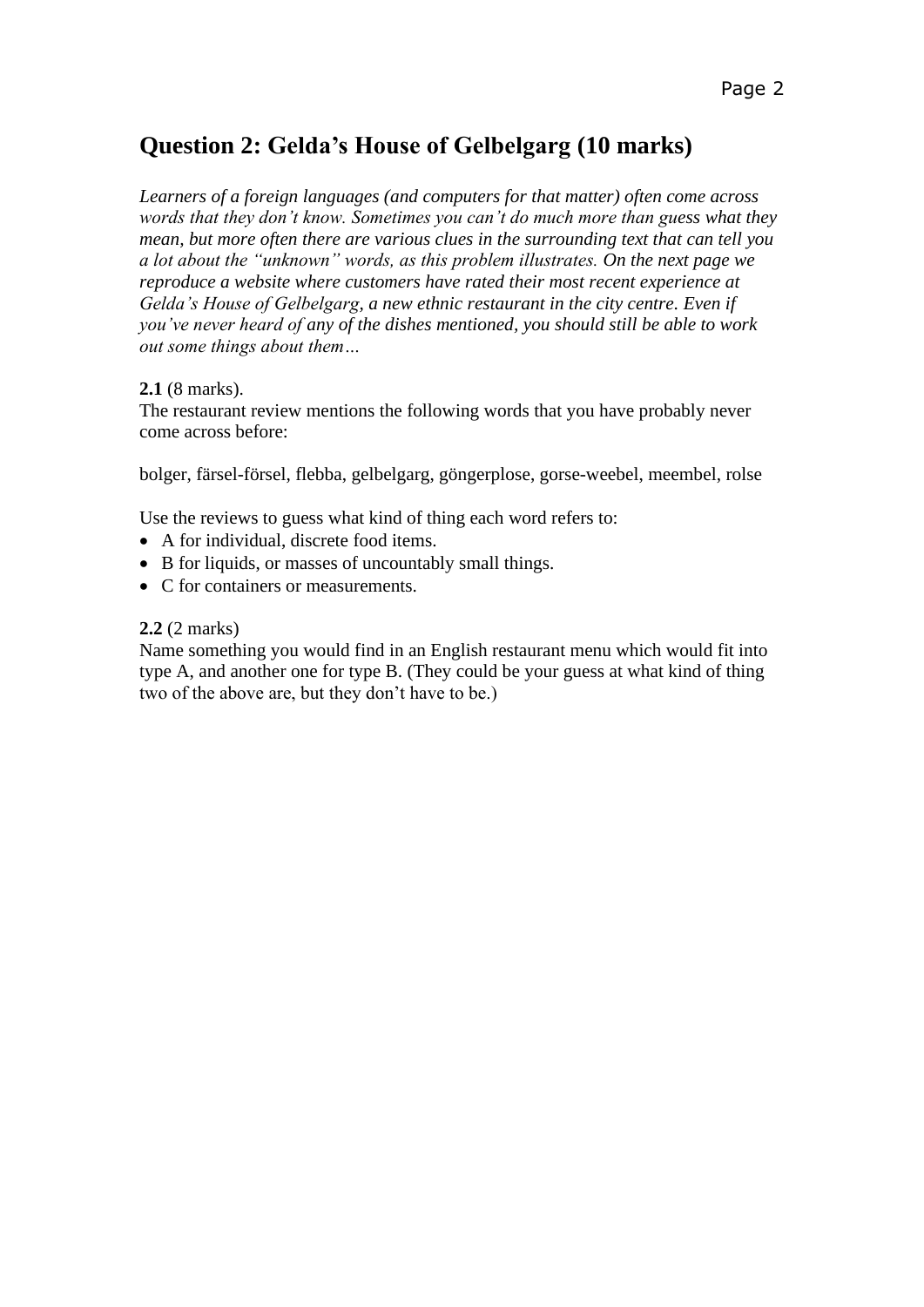# **Gelda's House of Gelbelgarg**  *based on 18 reviews*

| 138 Euclid Ave.                        |  |  |
|----------------------------------------|--|--|
| Neighbourhood: City centre             |  |  |
| Category: Ethnic, Specialty            |  |  |
| Price Range: ££                        |  |  |
| Hours: Mon-Fri. 10:00 a.m. - 9:00 p.m. |  |  |
| Sat. 10:30 a.m. - 11:00 p.m.           |  |  |





| mosfel2<br>Reviews: 2<br>Report this                                                                                                                                                                                                      | A hidden gem in the City Centre! Get the färsel-<br>försel with gorse-weebel and you'll have a happy<br>stomach for a week. And top it off with a flebba of<br>sweet bolger while you're at it!                                             | Food<br>Service<br>Atmosphere<br>Value | 0000<br>$\bf{000}$<br>0000<br><b>OO</b> |
|-------------------------------------------------------------------------------------------------------------------------------------------------------------------------------------------------------------------------------------------|---------------------------------------------------------------------------------------------------------------------------------------------------------------------------------------------------------------------------------------------|----------------------------------------|-----------------------------------------|
| SanDeE*<br>Reviews: 2<br>Report this                                                                                                                                                                                                      | The portions at this place are just too big! I'd rather<br>Food<br>have half the portions at a lower price – they just<br>Service<br>bring out too many göngerplose and too much<br>Atmosphere<br>meembel for me.<br>Value                  |                                        | ୦୦୦<br>OO<br>0000<br><b>OO</b>          |
| wndlHghs40<br>Reviews: 5<br>Report this                                                                                                                                                                                                   | i took my nan here and she said it was just like she<br>Food<br>remembered from the old country. but the service<br>Service<br>was a bit lacking – nan ordered four gelbelgarg and<br>Atmosphere<br>Value<br>the waitress only brought two! |                                        | 0000<br>O<br>000<br>60                  |
| xMandiee7x<br>Reviews: 4<br>Report this                                                                                                                                                                                                   | I found the food confusing and<br>disorienting. Where is this from? I<br>randomly ordered the färsel-försel and had to send<br>them back! Three words: weird, weird, and weird.                                                             | Food<br>Service<br>Atmosphere<br>Value | $\bullet$<br>୦୦୦<br>000<br>O            |
| wrldTrvl1977<br>Reviews: 11<br>Report this                                                                                                                                                                                                | I went to Wolserl last year for a holiday, and this is<br>the real thing. If you order the gelbelgarg, though,<br>make sure you also get at least one rolse of sweet-<br>bolger $-$ it's how the locals like it!                            | Food<br>Service<br>Atmosphere<br>Value | $\bullet$<br>00<br>0000<br>000          |
| money@home<br>the prices are steep, but i can afford them $-$ i make<br>Food<br>Reviews: 103<br>Service<br>up to £45/hr working at home! find out how i do it<br>User is on<br>at http://bit.ly/grhCm<br>Atmosphere<br>Value<br>probation |                                                                                                                                                                                                                                             | 000<br>000<br>000<br>000               |                                         |
| bu_zhidao<br>Reviews: 8<br>Report this                                                                                                                                                                                                    | not a great date spot! i got a gelbelgarg and a rolse<br>of meembel, but my date was so disoriented that<br>she just ended up with some gorse-weebel. :/                                                                                    | Food<br>Service<br>Atmosphere<br>Value | OO<br><b>OO</b><br>$\bullet$<br>OO      |
| wembley2000<br>Reviews: 2<br>Report this                                                                                                                                                                                                  | The food was pretty good But I would have liked<br>more gorse-weebel and fewer göngerplose. You<br>really feel like the chef is skimping on the good<br>stuff                                                                               | Food<br>Service<br>Atmosphere<br>Value | $\bullet$<br>OO<br>୦୦୦<br>$\bullet$     |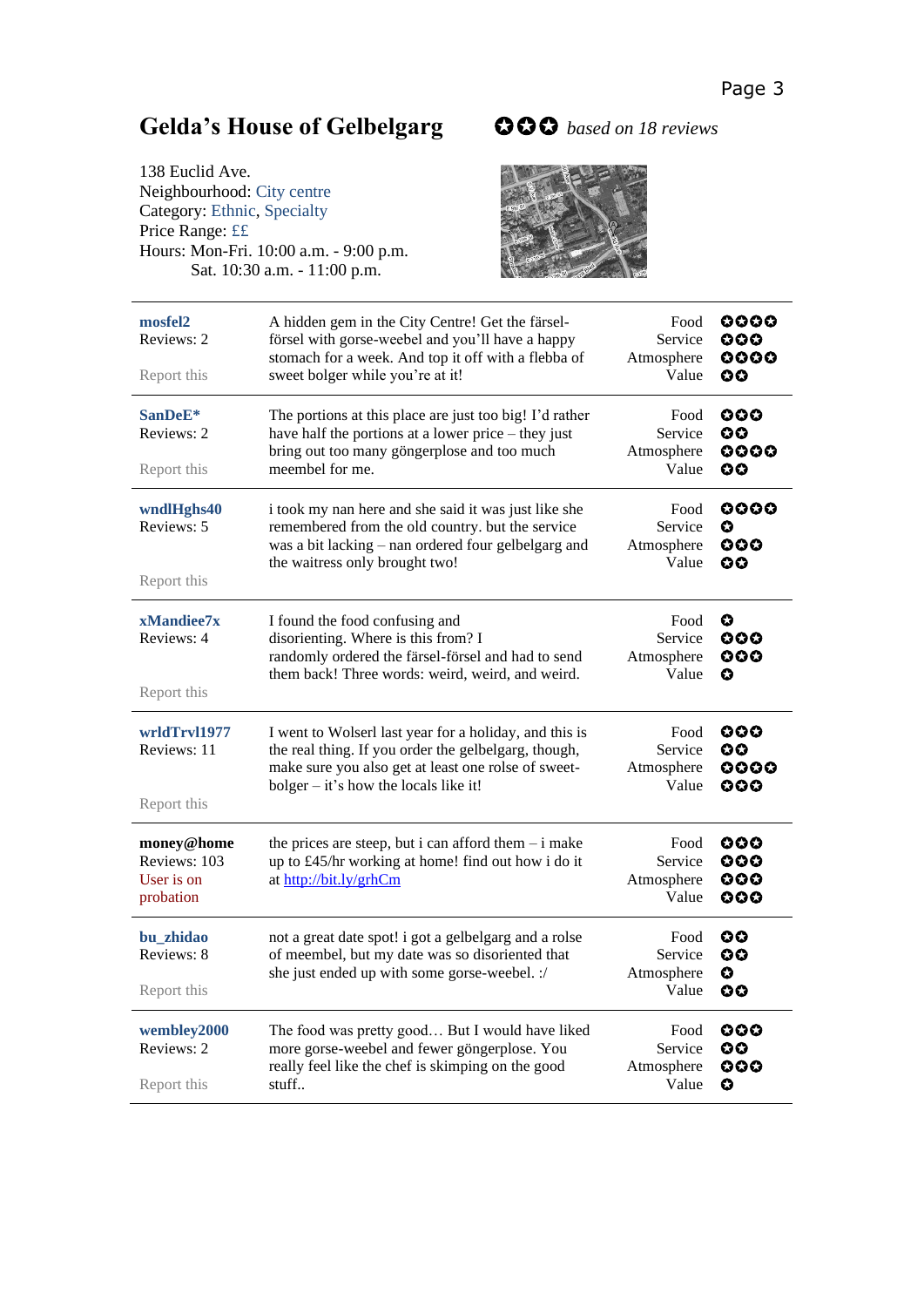## **Question 3: Say it in Abma (15 marks)**

Abma is an Austronesian language spoken in parts of the South Pacific island nation of Vanuatu by around 8,000 people. Carefully study these Abma sentences, then use the answer sheet to answer the questions. Note that there is no separate word for 'the' or 'he' in these Abma sentences.

| Mwamni sileng.              | He drinks water.                |
|-----------------------------|---------------------------------|
| Nutsu mwatbo mwamni sileng. | The child keeps drinking water. |
| Nutsu mwegau.               | The child grows.                |
| Nutsu mwatbo mwegalgal.     | The child keeps crawling.       |
| Mworob mwabma.              | He runs here.                   |
| Mwerava Mabontare mwisib.   | He pulls Mabontare down.        |
| Mabontare mwisib.           | Mabontare goes down.            |
| Mweselkani tela mwesak.     | He carries the axe up.          |
| Mwelebte sileng mwabma.     | He brings water.                |
| Mabontare mworob mwesak.    | Mabontare runs up.              |
| Sileng mworob.              | The water runs.                 |

Now, here are some new words in Abma: *sesesrakan* (teacher), *mwegani* (eat), *bwet* (taro, a kind of sweet potato), *muhural* (walk), *butsukul* (palm‐tree)

**3.1** (10 marks)

Translate the following sentences into Abma.

- a. The teacher carries the water down.
- b. The child keeps eating.
- c. Mabontare eats taro.
- d. The child crawls here.
- e. The teacher walks downhill.
- f. The palm‐tree keeps growing upwards.
- g. He goes up.

**3.2** (5 marks) Translate these Abma sentences into English:

a. Sesesrakan mweselkani bwet mwabma.

- b. Sileng mworob mwisib.
- c. Mwelebte bwet mwesak.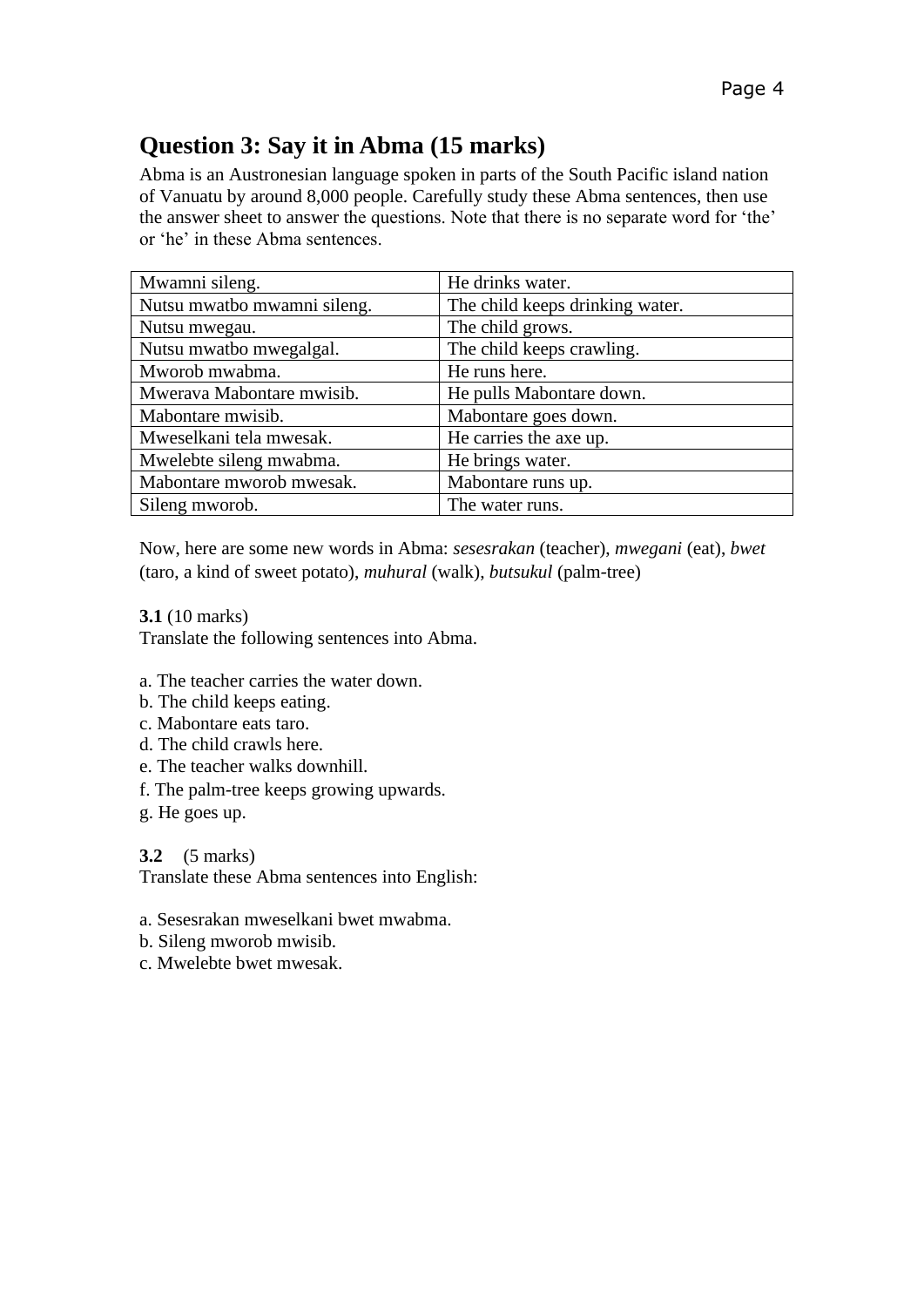### **Question 4: Lost in Yerevan (10 marks)**

Millie has got lost in Yerevan, the capital of Armenia. She is at the station named **Shengavit** but her friends are waiting for her at the station named **Barekamoutyun**. Some other stations are called **Gortsaranain, Zoravar Andranik, Charbakh** and **Garegin Njdehi Hraparak**. Your answers on the question sheet, based on this metro map, can help Millie meet up with her friends.



### **4.1** (5 marks)

Assuming Millie takes a train in the right direction, which will be the first stop after Shengavit? (Give the name of the station transcribed into English.)

### **4.2** (2 marks)

How many stops will it take Millie to get from Shengavit to Barekamoutyun (counting the next stop as one, the one after that as two, and so on)?

### **4.3** (3 marks)

Transcribe into English the name of the station at the end of the proposed line which has just four stations. (The character that looks like S is, in fact, T!)